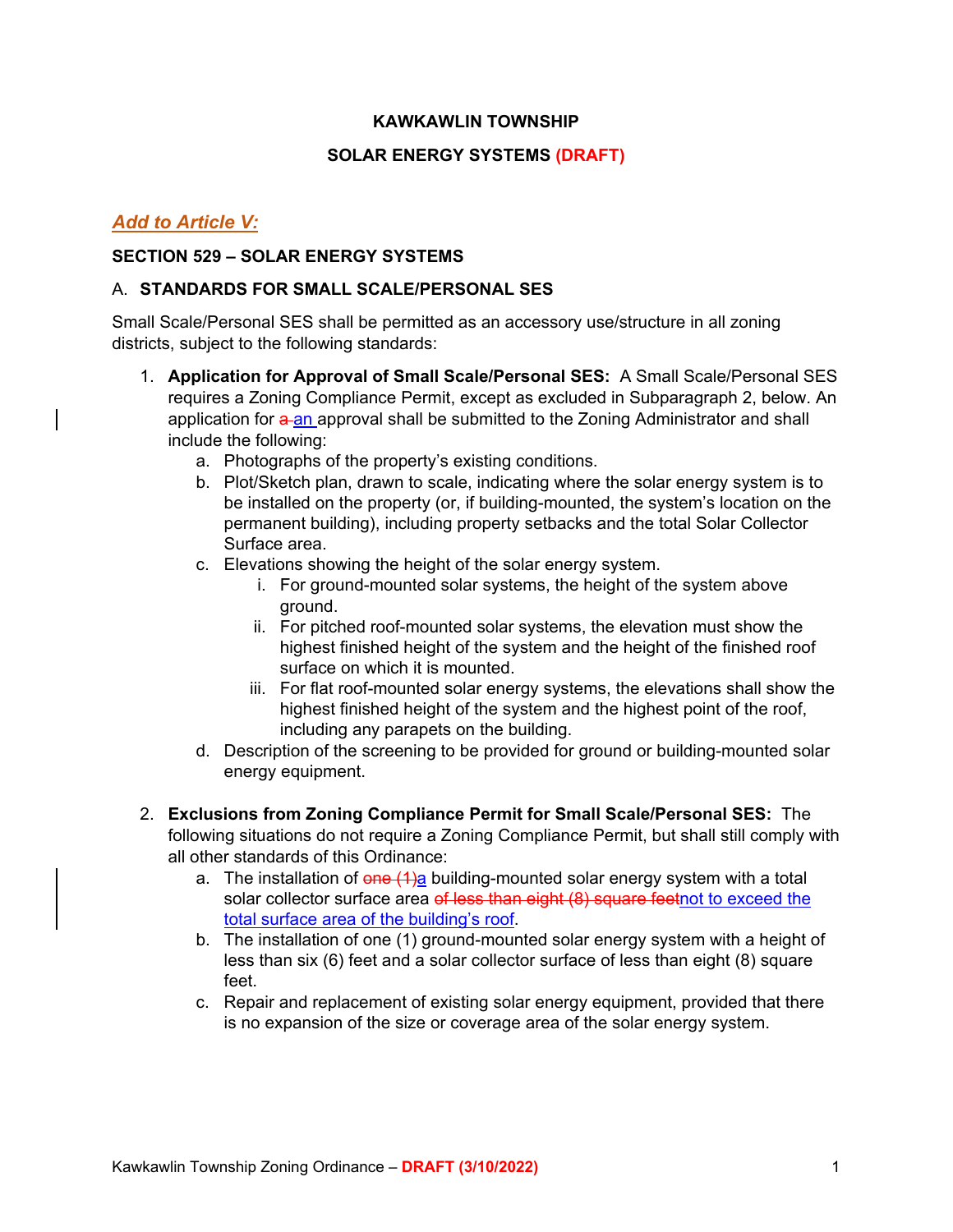- 3. **Ground-Mounted SES:** Ground-mounted, Small Scale/Personal SES shall be subject to the following additional standards:
	- a. Setbacks: In all Zoning Districts, ground-mounted solar energy systems shall be located only in the rear or side yard and shall be located at least ten (10) feet from any property line.
	- b. Height: Ground-mounted solar energy systems shall not exceed fourteen (14) feet in height, measured from the existing natural grade at the base of such equipment to the highest point of the system.
	- c. Attachment: Solar energy systems shall be permanently and safely attached to the ground. Proof of the safety and reliability of the means of such attachment, in the form of certification by a professional engineer or other qualified person, shall be submitted with the application.
	- d. Installation and Maintenance: Solar energy systems shall be installed, maintained and used only in accordance with the manufacturer's directions. A copy of such directions shall be submitted with the site plan application.
	- e. Solar Glare: The solar energy system shall not cause solar glare when viewed from any other property or a public or private road.
	- f. Compliance with Additional Codes: Solar energy systems, and the installation and use thereof, shall comply with the construction codes of this state and other applicable Township and State laws. Installation of a solar energy system shall not commence until all required permits have been issued.
- 4. **Building-Mounted SES**: Building-mounted, Small Scale/Personal SES shall be subject to the Standards for all Building-Mounted SES, contained below, in addition to the standards contained within this Section.
- 5. **Ancillary Solar Equipment**: Where feasible, ancillary solar equipment shall be located inside of a building or be screened from public view. All ancillary solar equipment such as, but not limited to, water tanks, supports, batteries, and plumbing shall be screened to the maximum extent possible without compromising the effectiveness of the solar collectors. When solar storage batteries are included as part of the solar collector system, they must be placed in a secure container or enclosure meeting the requirements of the construction codes of this state, and when no longer in use, shall be disposed of with six months of non-use in accordance with applicable laws and regulations.
- 6. **Waiver**. Planning Commission may waive any or all of the above standards upon review of a special land use application by finding that all the following conditions apply.
	- a. The proposed use will not impact the productive use of adjacent properties.
	- b. Site access and traffic can be accommodated on the roadway system.
	- c. The use will not destroy potential future use for agriculture.

## **B. STANDARDS FOR UTILITY SCALE/SOLAR FARM SES (SES)**

Utility Scale/Solar Farm SES shall be permitted as a Special Land Use in the A-R – Agricultural/Rural Residential District, C-2 – Highway Commercial District, and I-1 – Light Industrial District, pursuant to Article V as to Special Land Use approvals and the following requirements.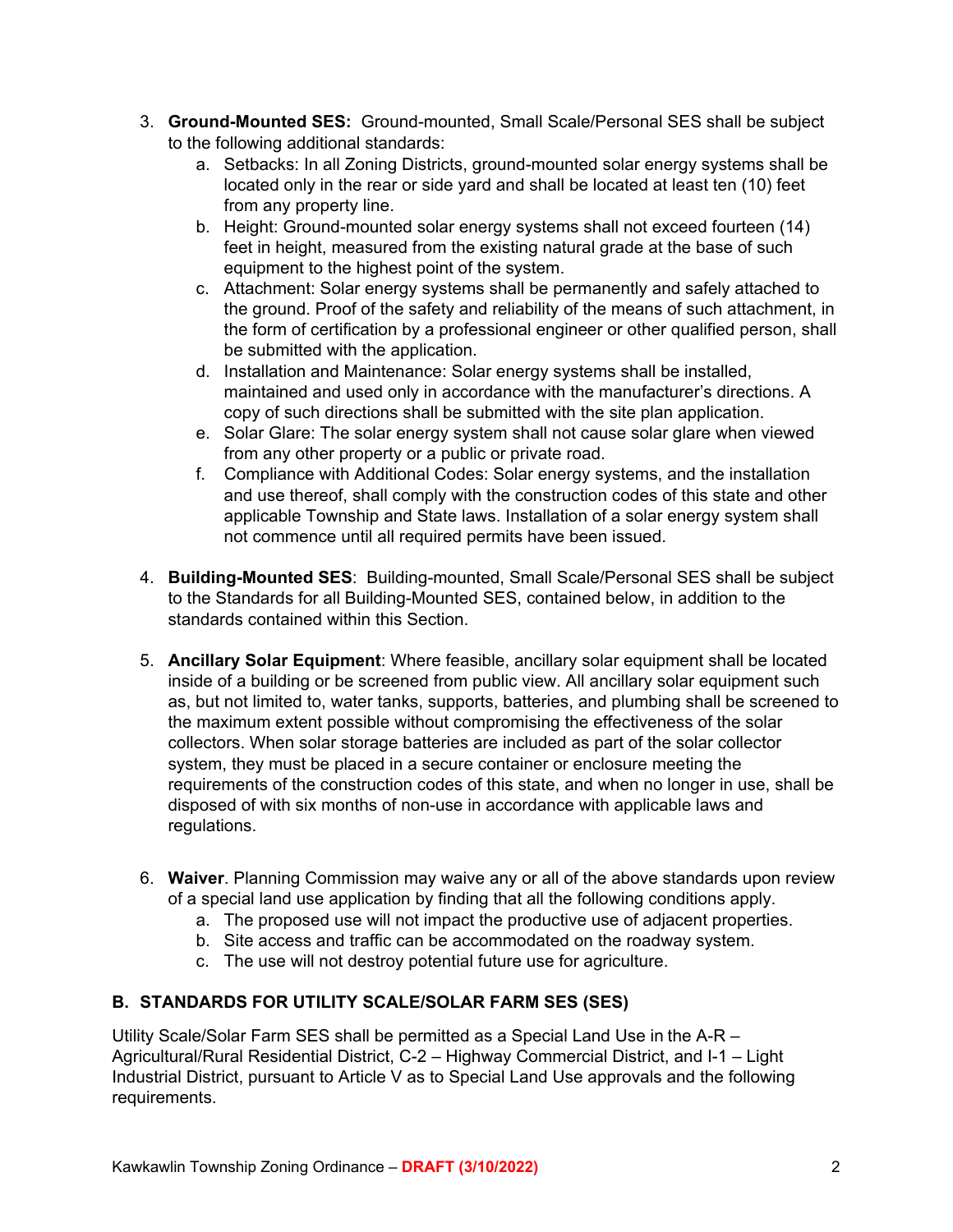## 1. **SPECIAL LAND USE REQUIREMENTS.**

- a. **Applicant Identification**. Applicant name and address in full, a statement that the applicant is the owner involved or is acting on the owner's behalf, the address of the property involved in the application (substitution may include a legal description or parcel identifications number(s)), and any additional contact information. Each application for a SES shall also be dated to indicate the date the application is submitted to Kawkawlin Township.
- b. **Fee.** An applicant shall remit an application fee, an escrow deposit, in the amount specified by Township policy. This schedule shall be based on the cost of the application review and may be adjusted from time to time. If professional review of plans is required, then such costs shall be paid from the escrow deposit.
- c. **Escrow for Permitting Costs:** An escrow account in the form of a cash deposit of not less than \$2,000, or such other amount estimated by the Township Board, shall be set up when the Applicant applies for a Special Use Permit. The deposit shall be sufficient to cover all reasonable costs and expenses associated with the special land use zoning review and approval process, which costs can include, but are not limited to, fees of the Township consultants and other third-party professionals such as an Attorney, Township-Community Planner, and Township-Professional Engineer, as well as any reports or studies which the Township anticipates it may have done related to the zoning review process for the particular application. Such escrow amount shall include regularly established fees. At any point during the zoning review process, the Township may require that the Applicant place additional monies into the Township escrow should the existing escrow amount filed by the Applicant prove insufficient. If the escrow account needs replenishing and the Applicant refuses to do so within fourteen (14) days after receiving notice, the zoning review and approval process shall cease until and unless the Applicant makes the required escrow deposit. Any escrow amounts which are in excess of actual costs shall be returned to the Applicant within ninety (90) days of permitting process completion. An itemized billing of all expenses shall be provided to the Applicant. The Township may hire qualified professionals for each and any of the technical fields associated with the Special Use Permit, such as, but not limited to, electrical, environment, economics, wildlife, health, and land-use.)
- d. **Reasonable Conditions**. In addition to the requirements of this section, the Planning Commission may impose additional reasonable conditions on the approval of any SES as a special land use.
- e. **Inspections**. The Township shall have the right upon issuing any SES facility special use permit to inspect the premises on which the SES equipment is located at any reasonable time. The Township may hire a consultant to assist with any such inspections at a reasonable cost to be charged to the operator of the SES.
- f. **Project Description**. A general description of the proposed project including a legal description of the property or properties on which the project would be located and an anticipated construction schedule.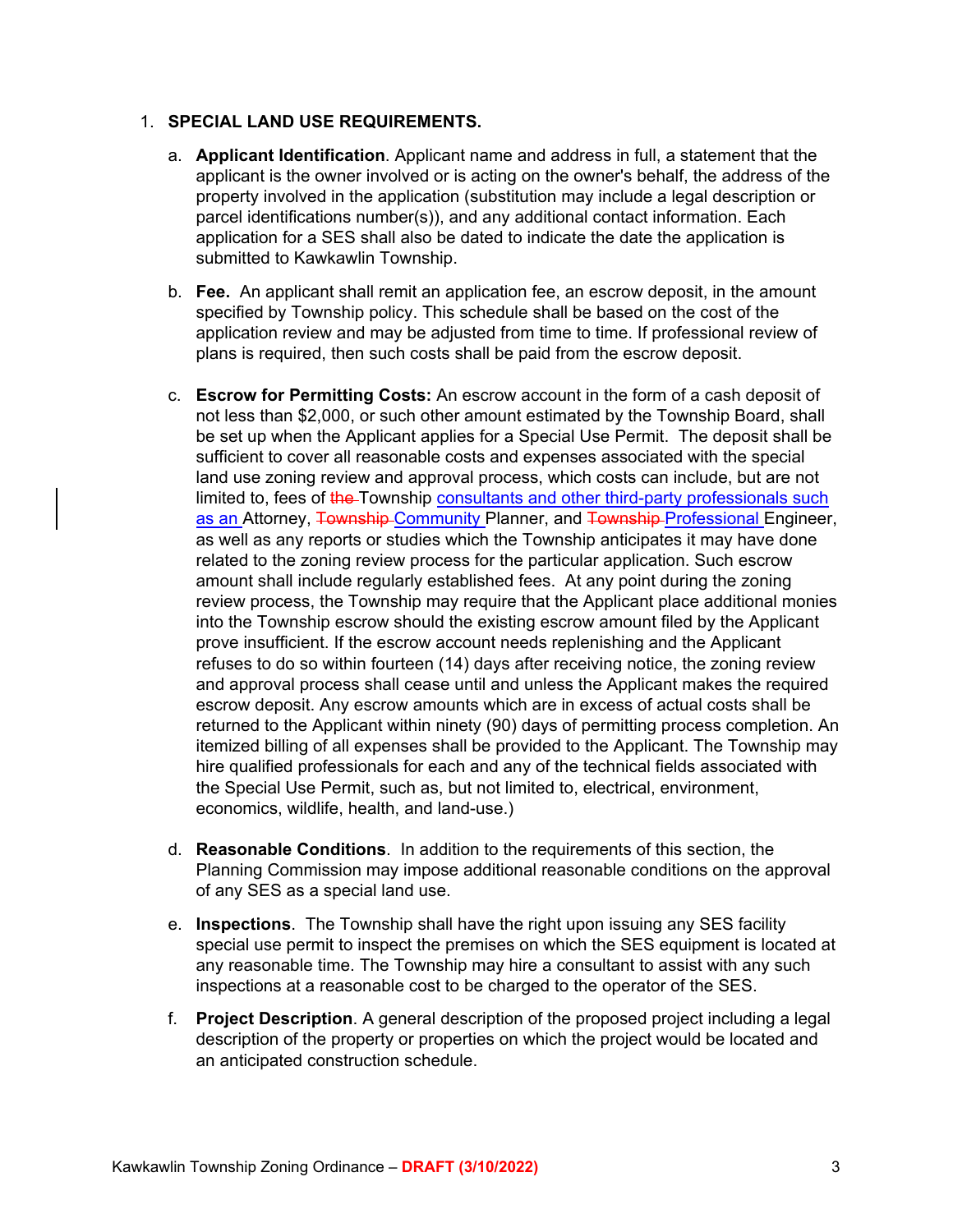- g. **Project Design.** A description and drawing of the proposed technology to include type of solar panel and system, fixed mounted verses solar tracking, number of panels, and angles of orientation.
- h. **Procedure.** The Planning Commission review of a Special Land Use Permit application for a SES is a two-step process. The first step is the public hearing and decision by the Planning Commission, per the procedures for review in Section 500. The second step, which may occur at a separate meeting for a SES, is the site plan review process by the Planning Commission as described in Section 800. A decision on the Special Land Use Permit application by the Planning Commission is inclusive of all proposed SES, underground electrical lines, sub-station(s), junction boxes, laydown yard(s), and any operations/maintenance building(s).
- i. **Insurance.** Proof of the applicant's public liability insurance with at least \$2,000,000.00 per occurrence to cover the SES, the Township, and the landowner.
- j. **Certification.** Certifications that the applicant has complied or will comply with all applicable county, state, and federal laws, regulations, and ordinances, including compliance with the Farmland and Open Space Preservation Program (Part 361 of the Natural Resources and Environmental Protection Act, Public Act 451 of 1994 as amended, more commonly known as PA 116).
- k. **Manufacturers' Material Safety Data Sheet(s).** Documentation shall include the type and quantity of all materials used in the operation of all equipment.
- l. **Safety Manual.** The Applicant must provide an unredacted copy of the manufacturer's safety manual for all proposed SES equipment without distribution restraints, at the time of application for special land use approval, to be kept at the Township Hall and other locations deemed necessary by Planning Commission or local first responders upon approval of the proposed SES. The Manual should include standard details for an industrial site such as materials, chemicals, fire, access, safe distances during SES failure, processes in emergencies, etc.
- m. **Visual Simulations.** Photo exhibits visualizing the proposed solar energy system, with emphasis on visualizing the location of any required fences, landscaping, access roads, and setbacks from adjacent non-participating property.
- n. **Maintenance Plan.** Applicant shall submit a maintenance plan that describes the following:
	- 1) Demonstrates the SES will be designed, constructed, and operated to minimize dust generation, including provision of sufficient watering of excavated or graded soil during construction to prevent excessive dust.
	- 2) States the manner how unpaved access roads will be treated and maintained, either with a dust palliative or graveled or treated by another approved dust control method to prevent excessive dust.
	- 3) Provisions that will be employed to maintain and promote native vegetation while minimizing the proliferation of weeds during and following construction.
	- 4) If a SES is not maintained in operational and reasonable condition or poses a potential safety hazard, the owner shall take expeditious action to correct the situation, including SES removal as necessary.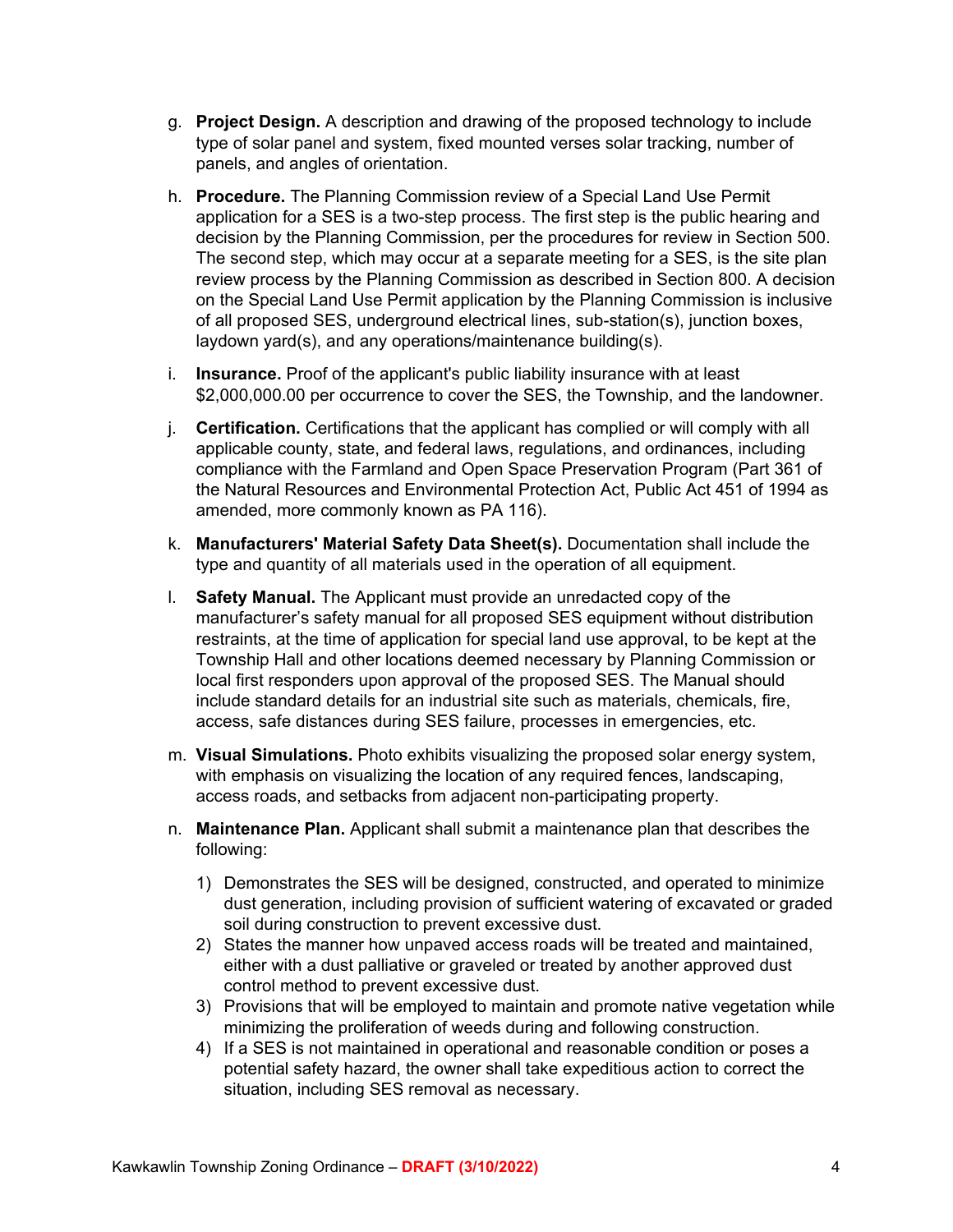- 5) The owner shall keep a maintenance log on each SES and must provide complete log to the Township within thirty (30) days of request.
- o. **Emergency Services.** The large scale solar photovoltaic installation owner or operator shall provide a copy of the project summary, electrical schematic, and site plan to the local fire chief. The owner or operator shall cooperate with local emergency services in developing an emergency response plan. All means of shutting down the solar photovoltaic installation shall be clearly marked. The owner or operator shall identify a responsible person for public inquiries throughout the life of the installation.
- p. **Decommissioning.** Copy of the decommissioning plans and a description of how any surety bond is applied to the decommissioning process.
- q. **Complaint Resolution.** Description of the complaint resolution process.

r. **Utilization of Prime Agricultural Land.** The Township desires to have Utility Scale/Solar Farm SES on more marginal lands; however, it recognizes that agricultural lands tend to be the desirable locations for siting such facilities. Where a Utility Scale/Solar Farm SES is proposed on Prime Agricultural Land as so classified by the County, MSU Extension Agent, or by a NRCS Soil Survey, the applicant shall identify what mitigating actions it is taking to minimize the loss of agricultural production (such as low-light plantings, wildflowers and sunflowers, bee aperies and solar pollinating, animal grazing, and other similar options).

All applications for a Utility Scale/Solar Farm SES shall adhere to the Michigan Department of Agriculture and Rural Development Policy for Allowing Commercial Solar Panel Development on PA 116 Lands, available online at https://www.michigan.gov/documents/mdard/MDARD\_Policy\_on\_Solar\_Panel\_and PA116 Land 656927 7.pdf.

s. **Environmental Impact.** The applicant shall have a third party, qualified professional conduct an analysis specific to Kawkawlin Township and the immediate surrounding area in Bay County including relevant portions of the Saginaw Bay, a part of Lake Huron, to identify and assess any potential impacts on the natural environment including, but not limited to wetlands and other fragile ecosystems, historical and cultural sites, and antiquities.

The applicant shall take appropriate measures to minimize, eliminate or mitigate adverse impacts identified in the analysis.

The applicant shall identify and evaluate the significance of any net effects or concerns that will remain after mitigation efforts. The applicant shall comply with applicable parts of the Michigan Natural Resources and Environmental Protection Act (Act 451 of 1994, MCL 324.101 et seq.) including but not limited to Part 31 Water Resources Protection (MCL 324.3101 et seq.), Part 91 Soil Erosion and Sedimentation Control (MCL 324.9101 et seq.) , Part 301 Inland Lakes and Streams (MCL 324.30101 et seq.), Part 303 Wetlands (MCL 324.30301 et seq.), Part 323 Shoreland Protection and Management (MCL 324.32301 et seq.), Part 325 Great Lakes Submerged Lands (MCL 324.32501 et seq.), and Part 353 Sand Dunes Protection and Management (MCL 324.35301 et seq.).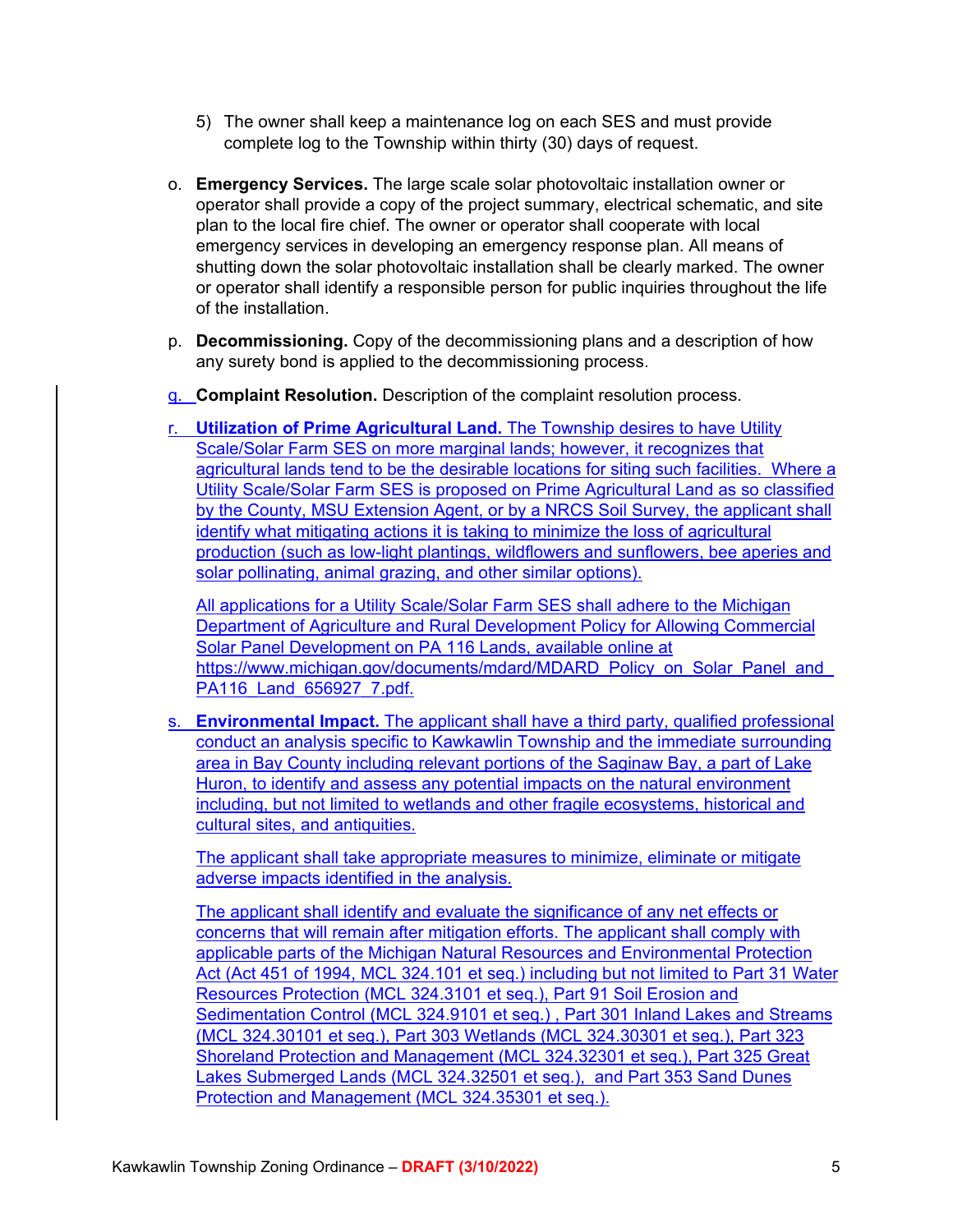t. **Avian and Wildlife Impact.** The applicant shall have a third party, qualified professional conduct an analysis specific to Kawkawlin Township and the immediate surrounding area in Bay County including relevant portions of the Saginaw Bay, a part of Lake Huron to identify and assess any potential impacts on wildlife and endangered species. The applicant shall take appropriate measures to minimize, eliminate or mitigate adverse impacts identified in the analysis. The applicant shall identify and evaluate the significance of any net effects or concerns that will remain after mitigation efforts.

Applicant shall follow U.S. Fish and Wildlife Service (USFWS) recommendations. In addition, the applicant shall also provide evidence indicating compliance with applicable portions of the Migratory Bird Treaty Act (MBTA, 16 U.S.C. 703 et seq.), Bald and Golden Protection Act (Eagle Act; 16 U.S.C. 668-668d), Endangered Species Act (ESA; 16 U.S.C. 1531 et. seq.), Fish and Wildlife Coordination Act (16 U.S.C. 661 et. seq.), National Environmental Policy Act (42 U.S.C. 4321et. seq.), Clean Water Act (33 U.S.C. 1251 et.seq.), and Michigan's Endangered Species Protection Law, as amended.

Sites requiring special scrutiny include wildlife refuges, other areas where birds are highly concentrated, bat hibernacula, wooded ridge tops that attract wildlife, sites that are frequented by federally and/or state listed endangered species of birds and bats, significant bird migration pathways, and areas that have landscape features known to attract large numbers of raptors.

At a minimum, the analysis shall include a thorough review of existing information regarding species and potential habitats in the vicinity of the project area. Where appropriate, surveys for bats, raptors, and general avian use should be conducted.

- 2. **ADDITIONAL SITE PLAN REQUIREMENTS.** The applicant shall submit a site plan in full compliance with Section 800 of this zoning ordinance for each SES and other solar energy appurtenances. Additional requirements for a SES site plan are as follows:
	- a. The project area boundaries,
	- b. The location, height, and dimensions of all existing and proposed structures and fencing,
	- c. The location, grades, and dimensions of all temporary and permanent on-site and access roads from the nearest county or state maintained road,
	- d. Existing topography,
	- e. Water bodies, waterways, wetlands, drainage channels, and drain easements, and
	- f. A site grading, erosion control and storm water drainage plan. At the Township's discretion, these plans may be reviewed by the Township's engineering firm.
	- g. All comments from the Bay County Drain Commissioner's office pertaining to the proposed SES shall be submitted to the Planning Commission.
	- h. All new infrastructure, both above and below ground, related to the project. This includes inverters and batteries.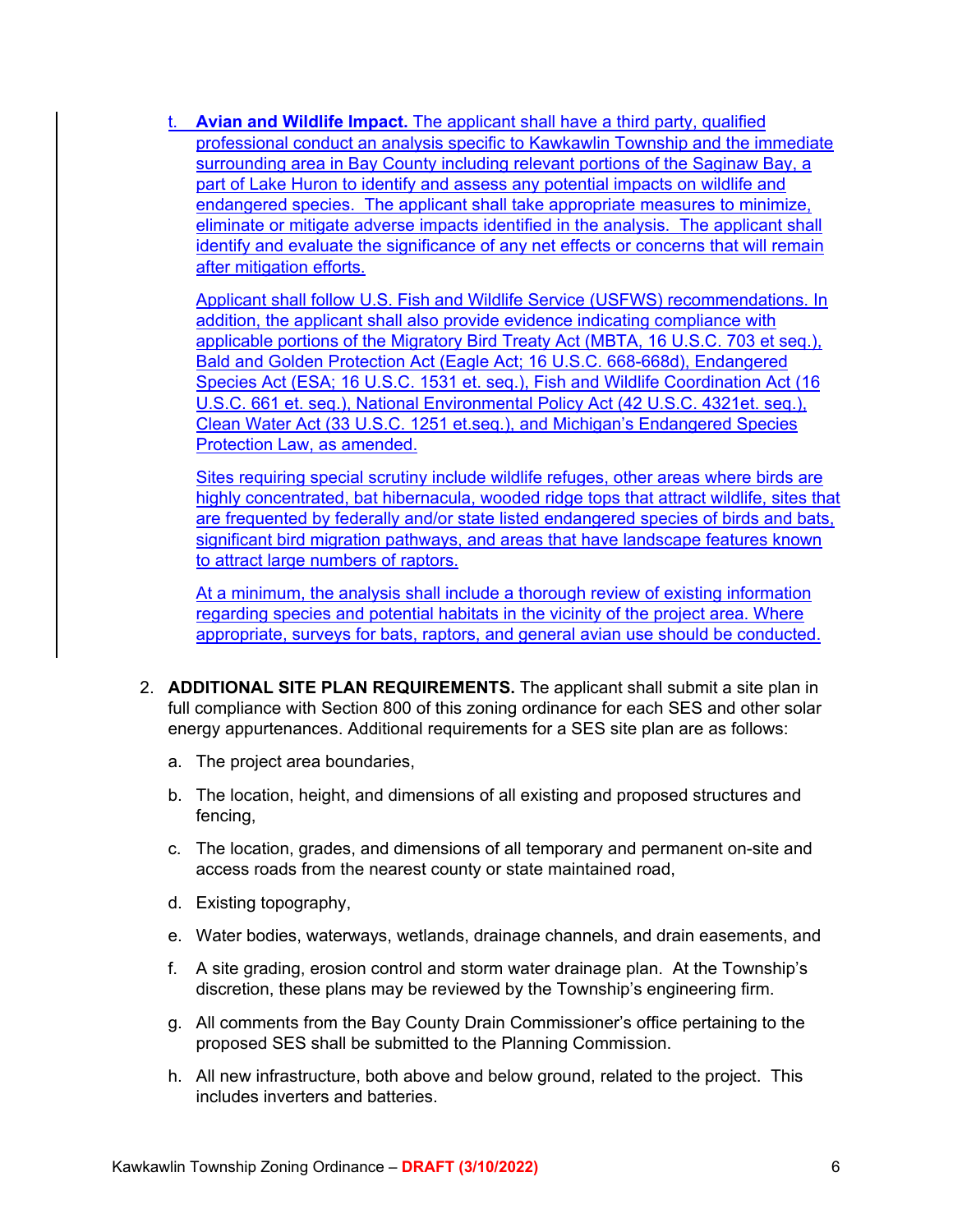- i. Identification of a construction/set-up/laydown area.
- 3. **STANDARDS AND REQUIREMENTS.** Utility-Scale/Solar Farms SES shall meet the following standards and requirements:

#### a. **Location of Utility-Scale/Solar Farms SES**.

i. All SES must comply with the requirements established in the Kawkawlin Township Zoning Ordinance.

The following setbacks, from any adjacent road right-of-way and all property lines, shall be applicable to a Utility Scale/Solar Farms SES:

Property Lines from Allowed Zoning Districts — 500 ft.500 feet

Adjacent Road Right-of-Way 150 feet

A setback is not required for any component that is part of the Utility Scale/Solar Farms SES from the common property lines of adjacent leased property. (For example, when several adjacent/abutting parcels are leased for a Utility Scale/Solar Farms SES, a setback among the shared/common property lines is not required.)

In no case shall an SES be located in front of the rear wall of any residential structure located on the lot or on any other lot within 500 feet thereof.

Project design and layout will ensure any structures or other improved areas (for transformers, fans, circuit boards, etc.) located within the fenced/improved area shall be located a minimum of 500 feet from any residential structuredwelling, church, school, family or group child day-care home, and bed and breakfast establishments.

- ii. Solar panels and associated racking is limited in height to fourteen (14) feet), measured from the existing natural grade at the base of such equipment to the highest point of the system.
- iii. The minimum lot area required for a Utility Scale/Solar Farm SES shall be five forty (540) acres, subject to complying with all other requirements of this ordinance.
- iv. SES adjacent to property consisting of less than five (5) acres that is zoned R-1, R-1A, or R-2 shall have a minimum setback of 4,500500-feet.
- v. All structures related to a Utility-Scale/Solar Farms SES shall be subject to the dimensional and locational requirements for structures in the underlying zoning district.All other structures related to a SES shall comply with the dimensional and locational standards of structures of the district where the facility is located.
- vi. Any component or part of a Utility Scale/Solar Farms SES may be sited at a reduced setback if an agreement is signed and recorded with adjoining/adjacent property owner(s).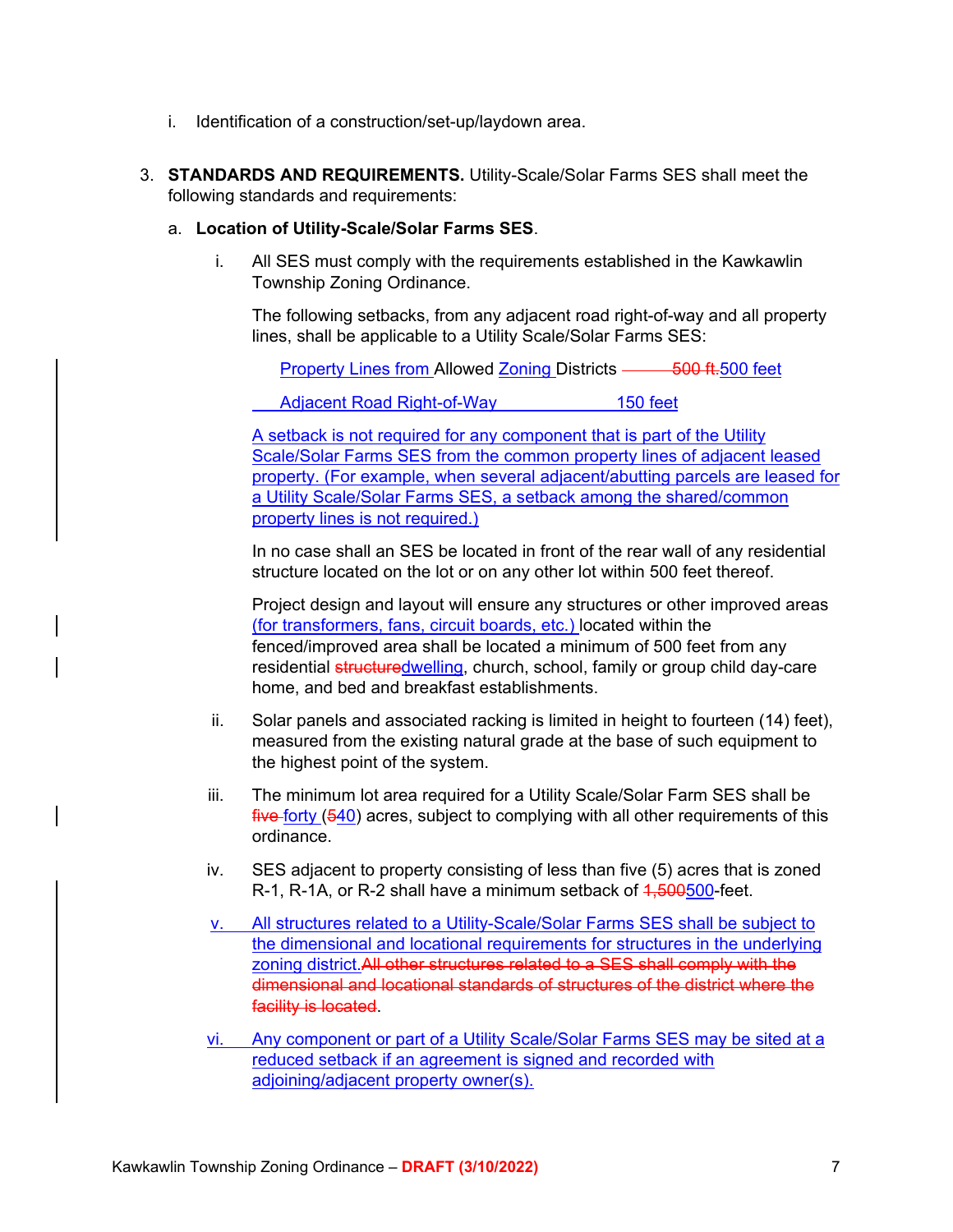- $\overline{v}$ .vii. Requirements for landscaping or vegetative screening are in subsection e, below.
- **b. Parcel Coverage:** SES components, racking, and related equipment and facilities on a parcel is limited to no more than 51% of the parcel's area.

#### **c.b. Design and Installation Standards**

- i. All proposed facilities shall comply with all applicable local, state, and federal standards and requirements, including electrical, building, and drain codes.
- ii. A copy of the application to the utility company that will be purchasing electricity from the proposed site shall be provided to the Planning Commission.
- iii. All electrical connection systems and lines from the SES to the electrical grid connection shall be located and maintained underground. Burial depth shall be at a depth that causes no known environmental, land use, or safety issues. Depth shall be a minimum of six (6) feet below grade, be deeper than the drain tiles, and be in compliance with all State codes. The Planning Commission may waive the burial requirement and allow above-ground structures in limited circumstances, such as where geography precludes burial or in the case of a demonstrated benefit to the Township. The waiver shall not be granted solely on the basis of cost savings to an applicant. Request for variation shall consider aesthetics, future use of land, and effect on nearby landowners.
- iv. Electrical Interference:
	- a. The design and construction of SES shall not produce electrical emissions that would interfere with aircraft communications systems or navigation equipment.
	- b. Each SES shall be designed, constructed, and operated so as not to cause radio and television or other communication interference. In the event that verified interference is experienced and confirmed by a licensed engineer, the Applicant must produce confirmation that said interference had been resolved to residents' satisfaction within ninety (90) days of receipt of the complaint. Any such complaints shall follow the process stated in Complaint Resolution sections.
- v. If the SES consists of batteries or storage of batteries, adequate design must be provided to ensure all local, state and federal requirements regulating outdoor battery storage have been met.
- vi. The applicant must obtain a driveway permit from the Bay County Road Commission or MDOT, as applicable.
- vii. A contractor installing a SES shall inform the Bay County Road Commission (BCRC) of all the roads they propose to use as haul routes to each construction site. This shall be done prior to beginning any construction at any site. The identified haul routes shall be videotaped by either the BCRC or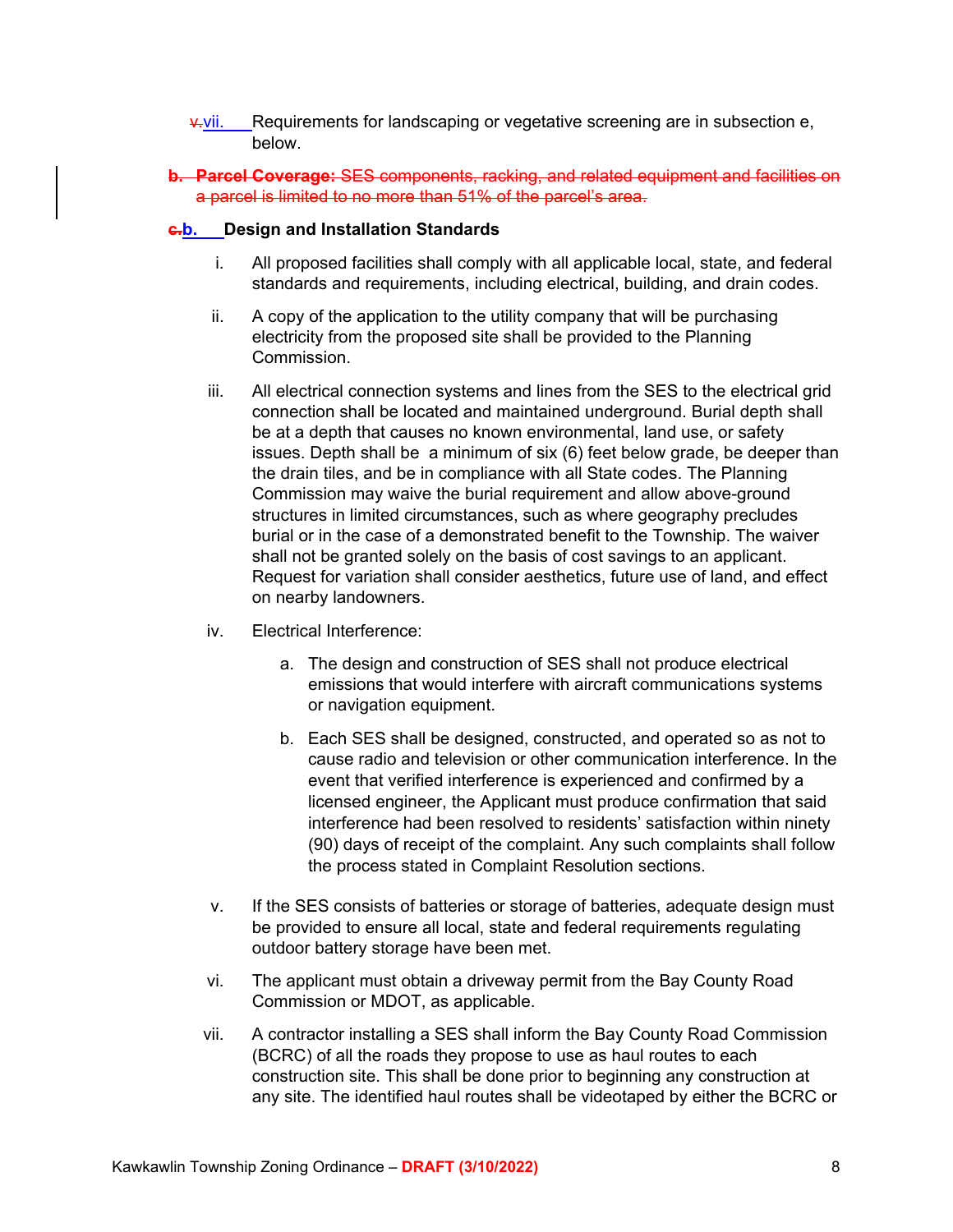contractor prior to the beginning of construction and after construction has been completed. Upon review of the before and after videos and physical review of each roadway, the BCRC shall determine what damage, if any, was caused by the contractor's vehicles. If it is determined damage to the road was caused by the contractor's vehicles or activities, the contractor shall work with the BCRC to determine the extent of the roadway repair needed. This may include, but is not limited to, crush and shaping the roadway, placing additional aggregate, placing a new chip seal surface (two courses minimum), placing a new asphalt surface or a combination thereof. In all cases, the roadway shall be constructed in accordance with the BCRC's current specifications and requirements associated with the type of roadway to be installed. All costs for said work shall be the responsibility of the contractor.)

- viii. The applicant must obtain any drain permits from the Bay County Drain Commission or MDEQ, as applicable
- ix. The design of SES buffers shall use materials, colors, textures, screening and landscaping, that will blend the facility into the natural setting and existing environment.
- x. Lighting shall be consistent with local, state, and federal law, and shall be limited to that required for safety and operational purposes. Lighting shall be reasonably shielded from abutting propertiescomply with the requirements of Section 405 (Exterior Lighting).
- xi. Compliance with any applicable airport overlay zoning requirements and the ability to comply with FAA regulations pertaining to hazards to air navigation must be demonstrated.
- xii. Transfer of Sale: If a SES ownership changes, the Township shall be notified and the special land use permit, may be amended administratively by the Township Board.
	- a. Change in ownership alone shall be considered a minor amendment to the special land use and may be approved administratively without a public hearing.
	- b. Any proposed changes to the operating procedure or approved site plan shall be amended and resubmitted for Township review according to the procedures for all Utility Scale/Solar Farm SES as outlined herein, including a public hearing.
	- c. Upon transfer or sale, the cash bond shall be maintained at all times, the estimated costs of decommissioning shall be resubmitted, and the security adjusted to account for the new estimate.
	- d. The new owner/operator must meet with the Kawkawlin Township Planning Commission within sixty (60) days of the change in ownership.
- xiii. Stray Voltage. The applicant shall be responsible for compensation to residents for property, including livestock, health or other damage by stray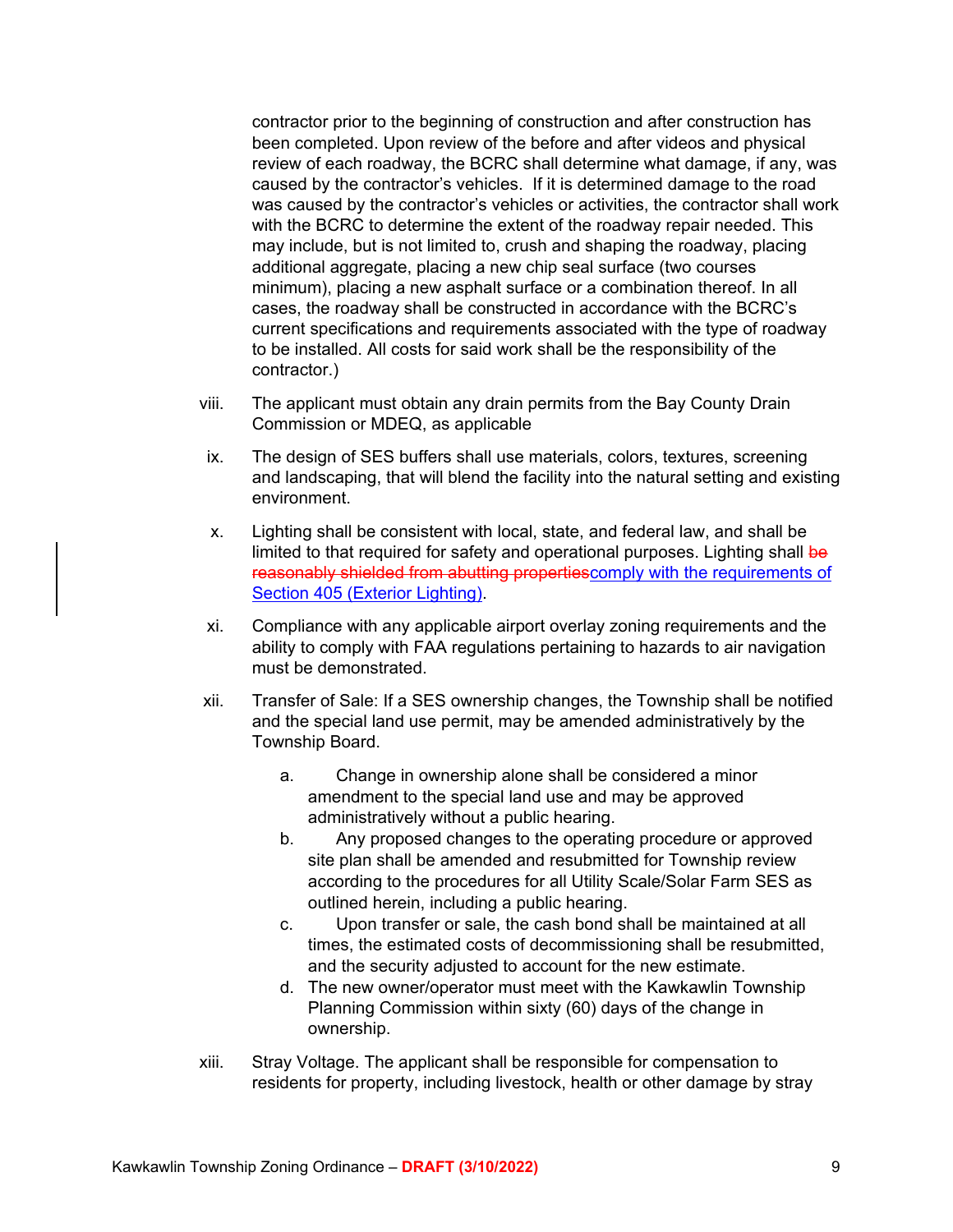voltage caused by a SES. The applicant shall demonstrate SES prohibits stray voltage, surge voltage, and power from entering ground.

- xiv. Protection of Adjoining Property. In addition to the other requirements and standards contained in this section, the Planning Commission shall not approve any SES unless it finds that the SES will not pose a safety hazard or unreasonable risk of harm to the occupants of any adjoining properties or area wildlife.
- c. **Noise.** As part of the application, and prior to installation, the applicant shall provide noise modeling and analysis that will demonstrate the SES will not exceed the maximum permitted noise levels.

Noise generated by a SES shall not exceed 45 dB(A) Lmax at the property line of non-participating parcels. The LFMax (0.125-sec) metric shall be used for all measurements and modeling. Between the hours of 10:00 pm and 6:00 am, the sound pressure level generated by a SES shall not exceed 40 dB(A)/40 dB(A) measured at the property line of non-participating parcels. The LFMax (0.125-sec) metric shall be used for all measurements and modeling. Modeling and analysis shall conform to any applicable national standards pertaining to noise and sound pressure measurements.

After installation of the SES, noise measurements shall be done by a third party, qualified professional according to the procedures in the most current version of the applicable national standards.

All sound pressure levels shall be measured with a sound meter that meets or exceeds the most current version of ANSI S1.4 specifications for a Type II sound meter. Documentation of the noise measurements shall be provided to the Planning Commission within 120 days of the commercial operation of the project.

#### **d. Light and Glare**

- i. All SES shall have a nonglare coating and be of a neutral color.
- ii. All SES shall be placed such that concentrated solar glare does not project onto nearby inhabited structures or roadways and be considered a nuisance.
- iii. The applicant has the burden of proof that any glare produced does not have an adverse effect on neighboring or adjacent uses through siting and mitigation. Applicant shall provide a mitigation plan at the time of application.
- iv. The design and construction of SES shall not produce light emissions, either direct or indirect (reflective), that would interfere with pilot vision and/ or traffic control operations.

#### **e. Landscaping**

Landscaping and vegetative screenings are required to minimize visual off-site impacts.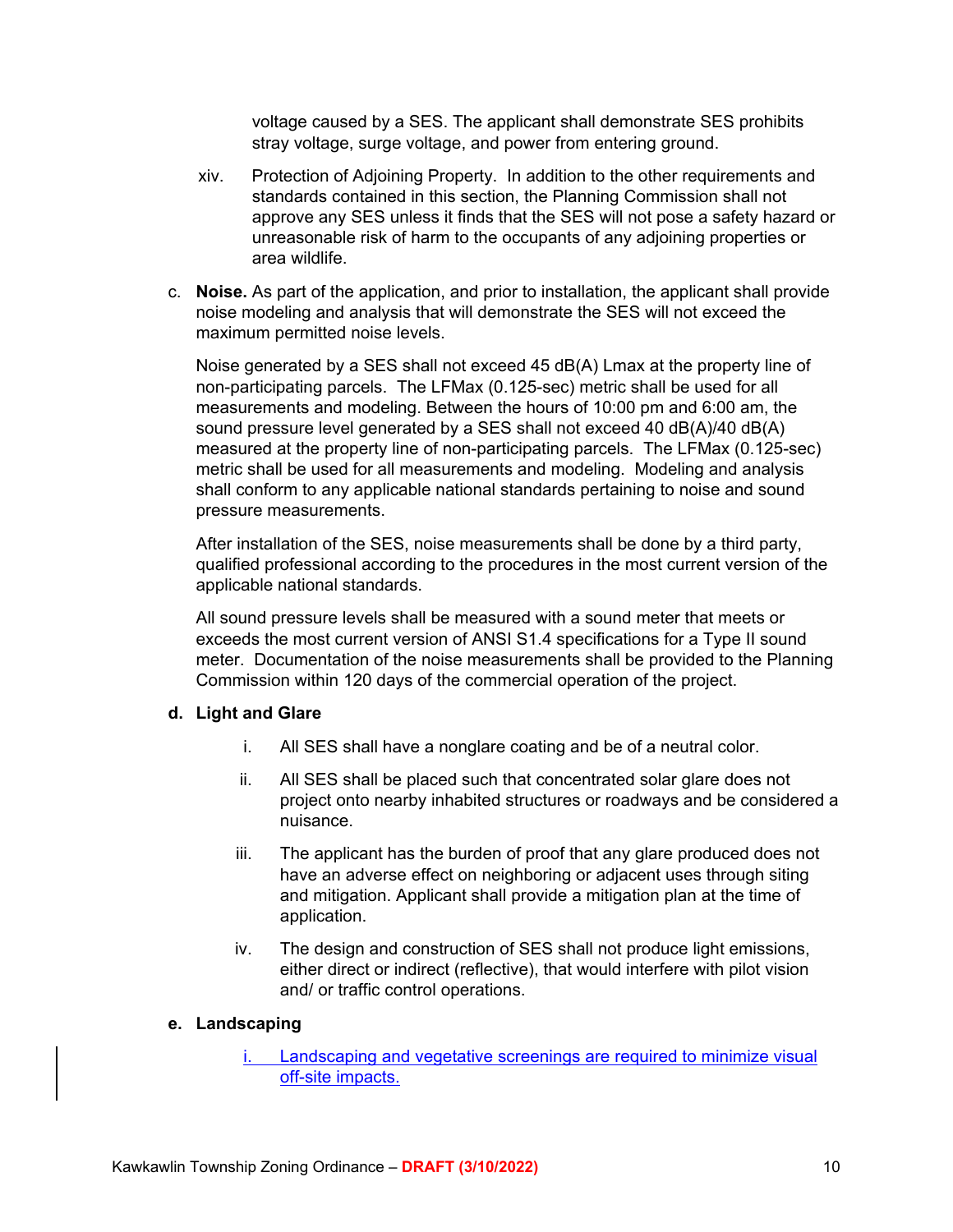- $\frac{1}{2}$ ii. Applicant shall submit a landscape plan detailing all proposed changes to the landscape of the site, including temporary or permanent roads or driveways, grading, vegetation clearing, and planting.
- $\frac{1}{11}$ iii. All SES shall have a minimum landscape buffer of 20 feet in width. The buffer shall be designed with two rows of landscaping in a staggered layout, contain evergreen trees or bushes planted no more than eight feet apart, and all trees shall be at least four six feet tall at time of planting. Trees and bushes planted in the buffer shall obtain a height of 10 feet within three growing seasons. The trees or bushes may be trimmed but can be no lower than a height of 40-14 feet.
- $\frac{1}{2}$  Land clearing of natural vegetation shall be limited to that which is necessary for the construction, operation, and maintenance of the SES pursuant to practices of best management of natural areas or good husbandry of the land or forest other prescribed by applicable laws, regulations, and bylaws.
- $iv-y$ . Each owner/operator of a SES shall utilize good husbandry techniques with respect to said vegetation, including but not limited to, proper pruning, proper fertilizer, and proper mulching, so that the vegetation will reach maturity as soon as practical and will have maximum density in foliage. Dead or diseased vegetation shall be removed and must be replanted at the next appropriate planting time. Plants or grasses not part of landscaping shall be maintained by the facility operator not to exceed twelve inches in height.
- $\frac{v}{v}$ . Applicant must provide a detailed maintenance plan for the proposed solar energy system, and surrounding area, including provisions that will be employed to maintain and promote native vegetation while minimizing the proliferation of weeds during and following construction.

## **f. Security**

- i. SES may must be surrounded by a chain link fence not to exceed six feet in height. The fence shall be designed to restrict unauthorized access.
- ii. No portion of the SES shall contain or be used to display advertising. The manufacturers' name, phone number, and equipment information or dedication of ownership shall be allowed on any equipment of the solar energy system provided they comply with the prevailing sign regulation.
- g. **Signage.** Each SES shall have one sign SES site, located at the roadside and one sign at each entrance to the site, easily visible throughout four seasons. Signs shall be two square feet in area and be placed at the road right of way. Signs shall be the same and shall uniquely identify each SES. The sign shall contain at least the following:
	- i. Warning high voltage.
	- ii. Participating landowner's name, SES owner's name, and operator's name.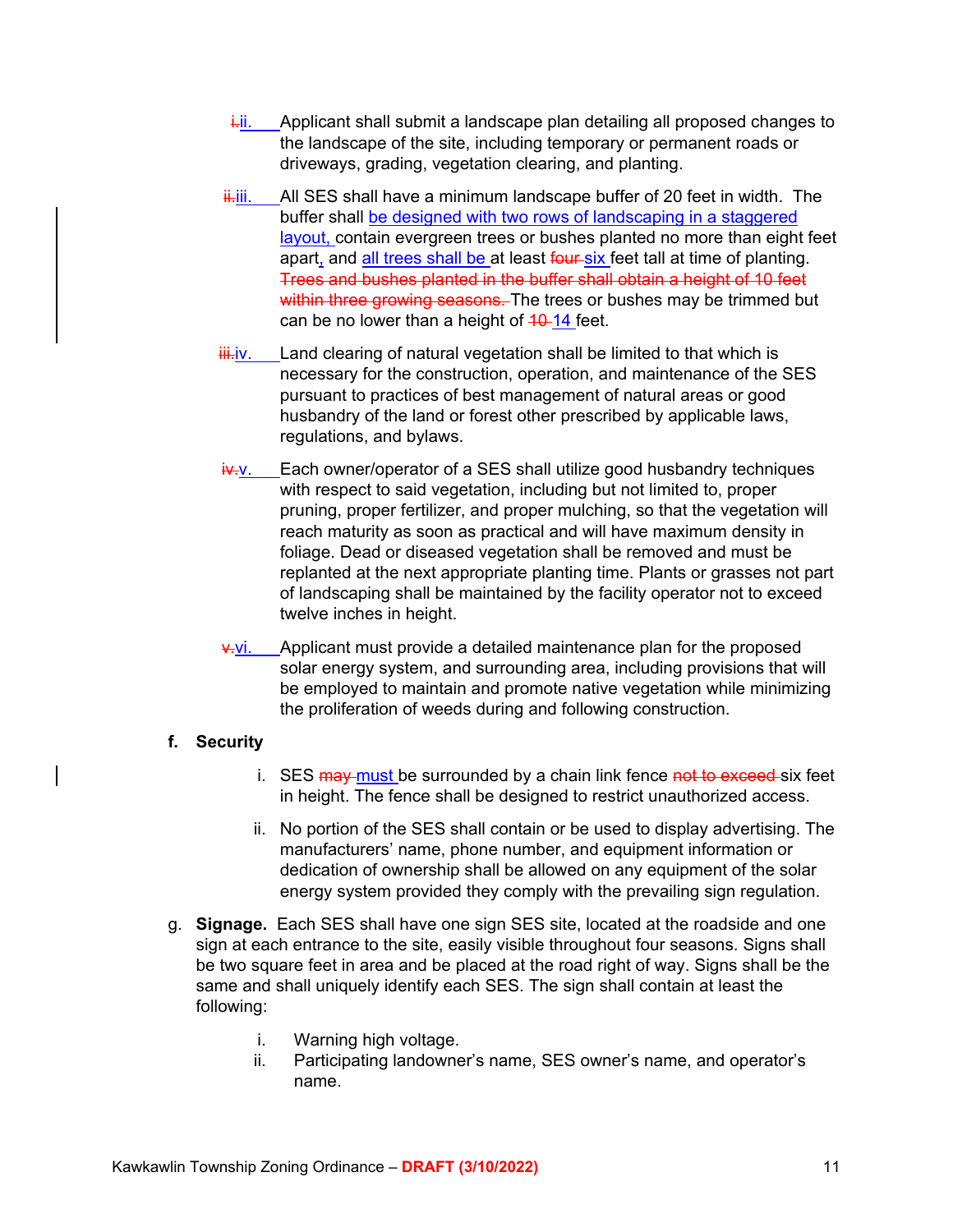- iii. Emergency telephone numbers and web address. (list more than one number).
- iv. If SES uses fencing, place signs on the perimeter fence at fence entrance door.
- v. Unique identification such as address of SES. If more than one SES on access drive, units shall have further identification such that first responders can positively identify. An identification example is "4585-55" 3 MileS. Parish Rd, Bay CityKawkawlin, MI, 4870648631."

## **5. ABANDONMENT AND DECOMMISSIONING.**

- a. Abandonment: A Utility-Scale/Solar Farm SES that ceases to produce energy on a continuous basis for  $6$ -three (3) months will be considered abandoned unless the current responsible party (or parties) with ownership interest in the SES provides substantial evidence (updated every  $6$ -three (3) months after  $-6$ -three (3) months of no energy production) to the Planning Commission or its designee of the intent to maintain and reinstate the operation of that facility. It is the responsibility of the responsible party (or parties) to notify the Kawkawlin Township Board of Trustees at the time of abandonment of the SES. It is the responsibility of the responsible party (or parties) to remove all equipment and facilities and completely restore the property to its condition prior to development of the SES.
	- Removal and Site Renovation A condition of every approval shall be adequate provision for the removal of SES facilities in their entirety whenever they cease to actively produce power for ninety (90) days or more. The Planning Commission can grant an extension of an additional ninety (90) days upon the SES owner demonstrating that the facilities will be put back into use, in which case the SES owner must provide data indicating the repaired SES is in good operational condition and functioning at efficiency similar to surrounding SES. Removal shall include the proper receipt of a demolition permit from the Building Official and proper restoration of the site, including but not limited to all participating parcels, to original condition. Removal of the structure, wiring, and all other components in their entirety.
	- $\frac{1}{1}$ . Upon determination of abandonment, the Zoning Administrator shall notify the party (or parties) responsible that they must remove the SES and restore the site to its condition prior to development of the SES within  $s$ ix three (63) months of notice by the Planning Commission or its designee. Removal and restoration shall include the proper receipt of a demolition permit from the Building Official and proper restoration of the site, including but not limited to all participating parcels, to original condition. Removal of the structure, wiring, and its accessory use facilities shall include removing foundations, wiring, and all other components in their entirety. Restoration must be completed within 365 days of nonoperation.
	- $\frac{ii}{ii}$  If the responsible party (or parties) fails to comply, the Township or its designee, may remove the SES, sell any removed materials, and initiate judicial proceedings or take any other steps legally authorized against the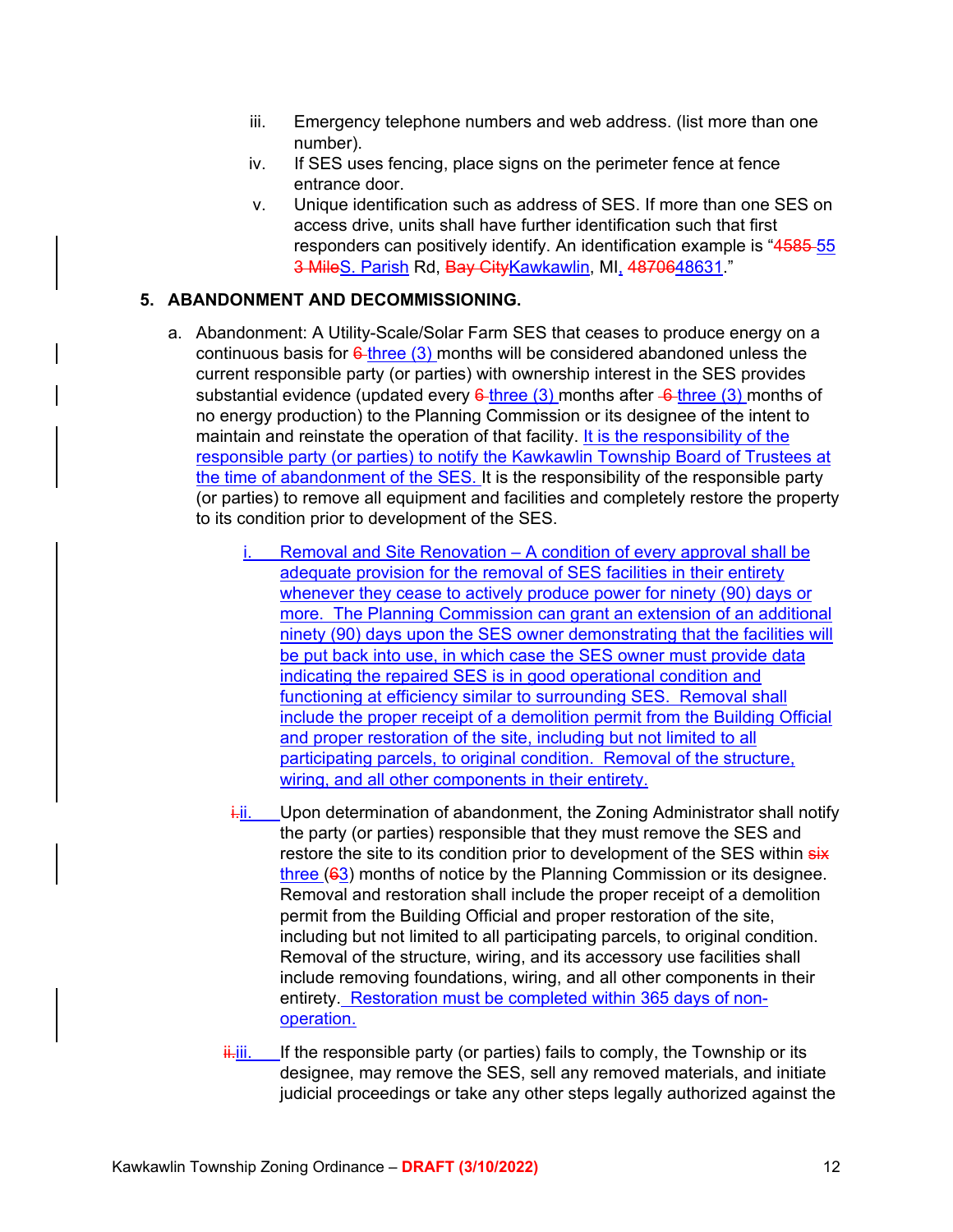responsible parties to recover the costs required to remove the SES-and restore the site to a nonhazardous predevelopment condition.

- b. Decommissioning: A decommissioning plan signed by the party responsible for decommissioning and the landowner addressing the following shall be submitted prior to the issuance of the zoning permit, which shall include:
	- i. The anticipated life of the project;
	- ii. The estimated decommissioning costs net of salvage value in current dollars;
	- iii. The method of ensuring that funds will be available for decommissioning and restoration, to include but not limited to:
		- 1. Complete removal of all non-utility owned equipment, conduit, structures, fencing, roads, solar panels and foundations.
		- 2. Complete restoration of property to condition prior to development of the SES .
	- iv. The anticipated manner in which the project will be decommissioned and the site restored.
		- 1. Decommissioning shall include the removal of each Photovoltaic Panel, all electrical components, and associated facilities within the footprint of the SES to a depth of six feet below grade.
		- 2. All access roads to the SES shall be removed, cleared, and graded by the facility owner, unless the property owner requests, in writing, a desire to maintain the access road. The Township will not be assumed to take ownership of any access road and such remaining roads will not be considered public roads.
		- 3. The site and any disturbed earth shall be stabilized, graded, and cleared of any debris by the owner of the SES or its assigns. If the site is not to be used for agricultural purposes following removal, the site shall be seeded to prevent soil erosion, and restored to its condition existing prior to any construction activities, unless the property owner(s) requests, in writing, the land surface areas not be restored.
	- v. A provision to give notice to the Township one year in advance of decommissioning.
	- vi. A surety bond to assure payment of the cost of decommissioning shall be required. To ensure proper removal of the structure when it ceases to be used for a period of one year or more, any application for a new SES shall include a description of the financial security guaranteeing removal of the SES which will be posted prior to receiving a building permit for the facility. The security shall be a:  $4)$  cash bond;  $21$ ) cash deposit in a trust accountirrevocable bank letter of credit; or 32) performance bond in a form approved by the Townshipor any other financial instrument uninterrupted for the life of the project. The amount of such guarantee shall be no less than the estimated cost of removal and shall include a provision for inflationary cost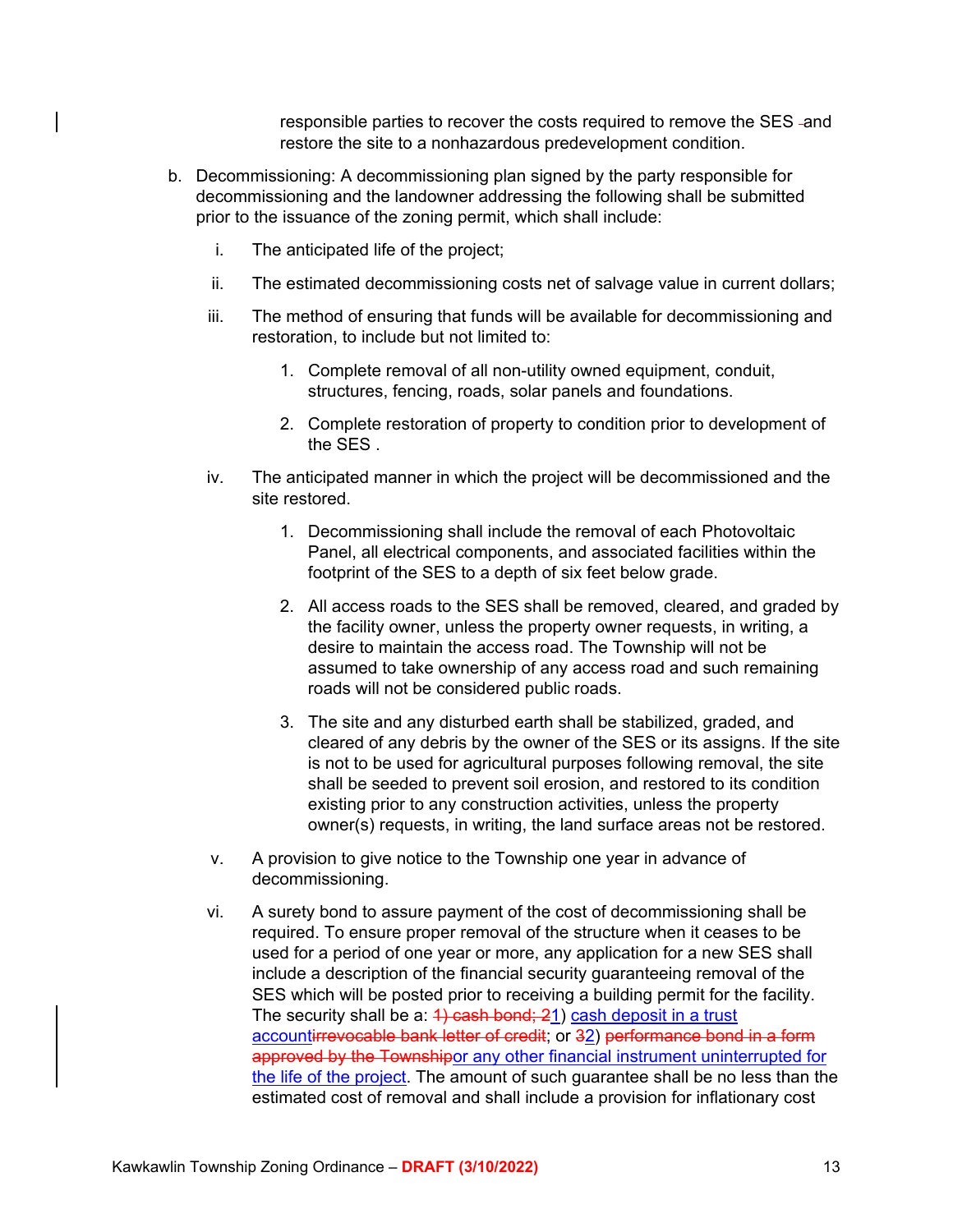adjustments. A condition of the Surety Bond shall be notification by the surety company to the Township Zoning Administrator 30 days prior to its expiration or termination. When determining the amount of such required security, the Township may also require future meetings at pre-set intervals, to establish corrected values for decommissioning. The financial security instrument shall be adjusted to each determined corrected value.

Required cash deposit and security based on each SES and is to be backed by owner assets, operator assets, parent company assets, and leaseholder assets approved by the Planning Commission.

vii. The estimate shall be prepared by the engineer for the developer and shall be approved by the Township. The applicant shall be responsible for the payment of any costs or attorney fees incurred by the Township in securing removal.

The amount of each SES security guarantee shall be determined by way of a certified estimated estimate by the applicant's design professional, which shall be reviewed by a certified engineer hired by the Township for its adequacy. The amount of the security guarantee shall be 125% of the amount, certified by the Township EngineerTownship's consulting engineer, and shall be in the form of a cash deposit. That deposit shall be updated and supplemented every two (2) years at the rate of 1.5 times CPI (consumer price index) for each year.

- viii. The timeframe for completion of decommissioning activities.
- ix. A condition of the Surety Bond shall be notification by the surety company to the Township Zoning Administrator thirty (30) days prior to its expiration or termination.

Such financial guarantee shall be deposited with the Township Treasurer after a special use has been approved but before construction operations begin on the SES project. Failure to keep such financial security in full force and effect at all times while the structure exists shall constitute a material and significant violation of a special use approval and this ordinance, and shall subject the Applicant to all available remedies to the Township, including enforcement action, fines, revocation of the special use approval and SES removal.

The Applicant shall be responsible for the payment of all attorney fees, other professional fees, and other related costs incurred by the Township in the event that the structure is not voluntarily removed, and the Township has to enforce removal.

The Applicant/Owner and Operator shall execute any and all documents (as provided or approved by the Township), sufficient to provide the Township with a perfected security interest in monies deposited with the Township for the purpose of decommissioning any SES.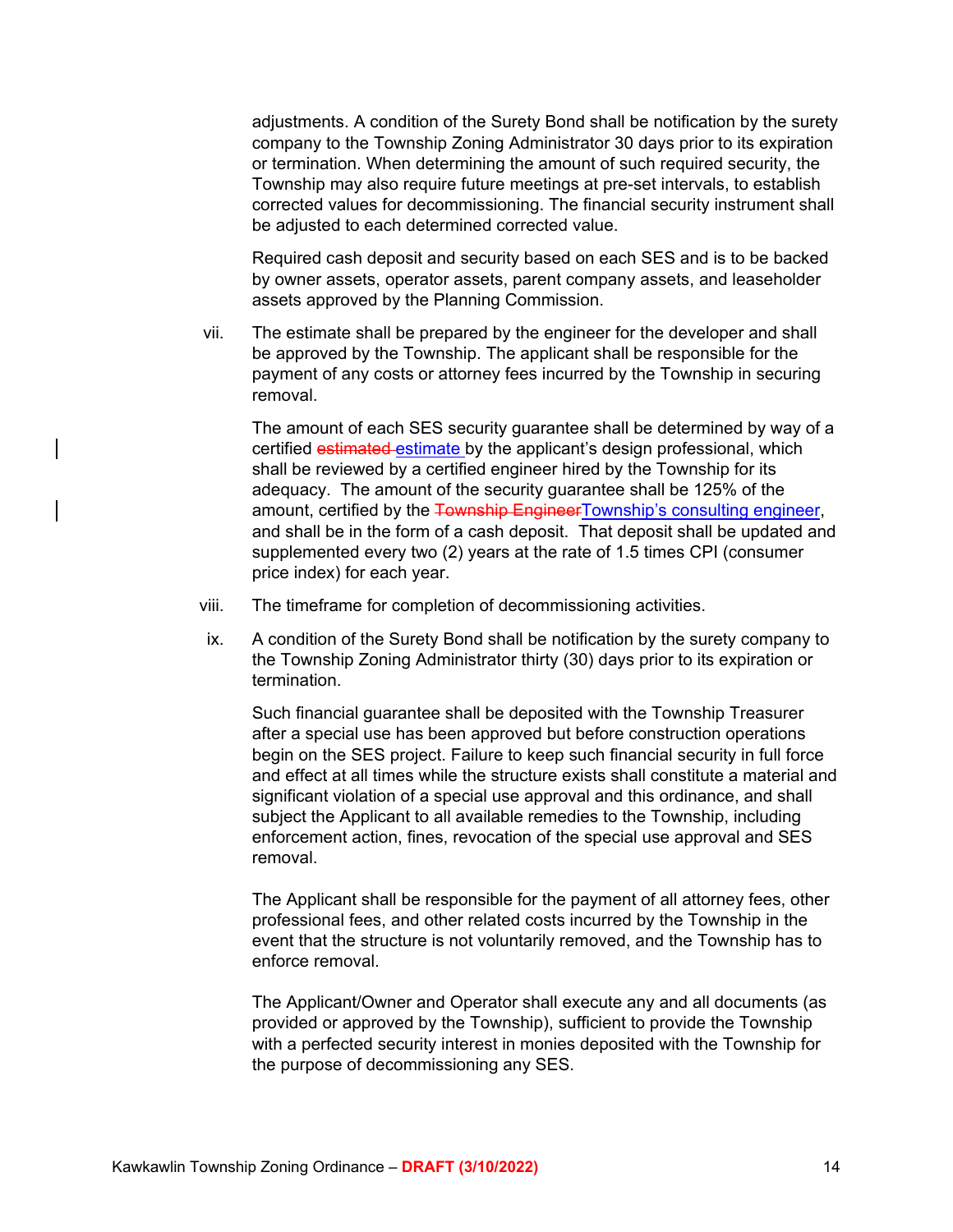## 6. **COMPLAINT RESOLUTION.**

It is the intent of this ordinance to provide a mechanism to address and resolve complaints prior to the expenditure of significant funds by the Township and/or operator for investigation and resolution. Therefore, the Township shall perform an initial vetting of complaints prior to requesting funds from the operator for complaint resolution efforts. Complaints of noncompliance with the requirements of this ordinance shall be resolved in the following manner:

- a. The Utility-Scale/Solar Farm SES Applicant shall submit a detailed, written complaint resolution process developed by the SES Applicant to resolve complaints concerning the construction or operation of the SES The complaint resolution process must be approved by the Planning Commission as a condition of approval of the special land use permit application.
- b. The Planning Commission shall be kept appraised of all complaints and shall receive a report outlining the issues, the progress, and the resolution of each such complaint. Such report shall be presented every six months by the applicant to the Planning Commission.
- c. Complaints shall be submitted to the Township Supervisor in writing from the affected property owner, or written designee, including name, address, contact information, and specific complaint. The written complaint shall include the specific section of the ordinance which is believed to be violated. The Supervisor shall cause the complaint to be added to the agenda of the next Township Board meeting in accordance with the procedure for setting the agenda.
- d. The Supervisor shall submit to the operator of record notice of all written complaints to the Township within thirty (30) days of receipt of any complaint. Complaints received by the Township and the date of any Township Board meeting where complaints may be considered shall be communicated to the operator at least 10 days prior. The notice shall state that the Township Board may determine that the SES is in violation of its permit and is therefore a nuisance and may be ordered out of service until the owner operator can demonstrate compliance with the requirements of this ordinance.
- e. Upon review, if the Township Board, by an affirmative vote of the majority of the members present, deems a complaint sufficient to warrant an investigation, the Township Board shall notice the owner(s) and/or operator of the SES that an investigation has been requested by the Board.
- f. An SES owner (and/or operator) shall be required as a condition of the operation to fund an escrow account for investigation of complaints for, but not limited to, glare, stray voltage, noise, and signal interference in the amount of \$15,000,00 to be use at the discretion of the Township Board. When the escrow account balance is below \$5,000.00 the Township shall notify the owner, and it shall replenish the account in the amount of \$15,000.00 within 45 days.
- g. If the SES is found in violation of this ordinance, the owner (and/or operator) shall take immediate action to bring the SES into compliance. If the owner fails to bring the operation into compliance within thirty (30) days, the Township may seek any relief at law or equity to abate the nuisance and may also issue a municipal civil infraction citation. Each violation for which the owner(s) and/or operators are deemed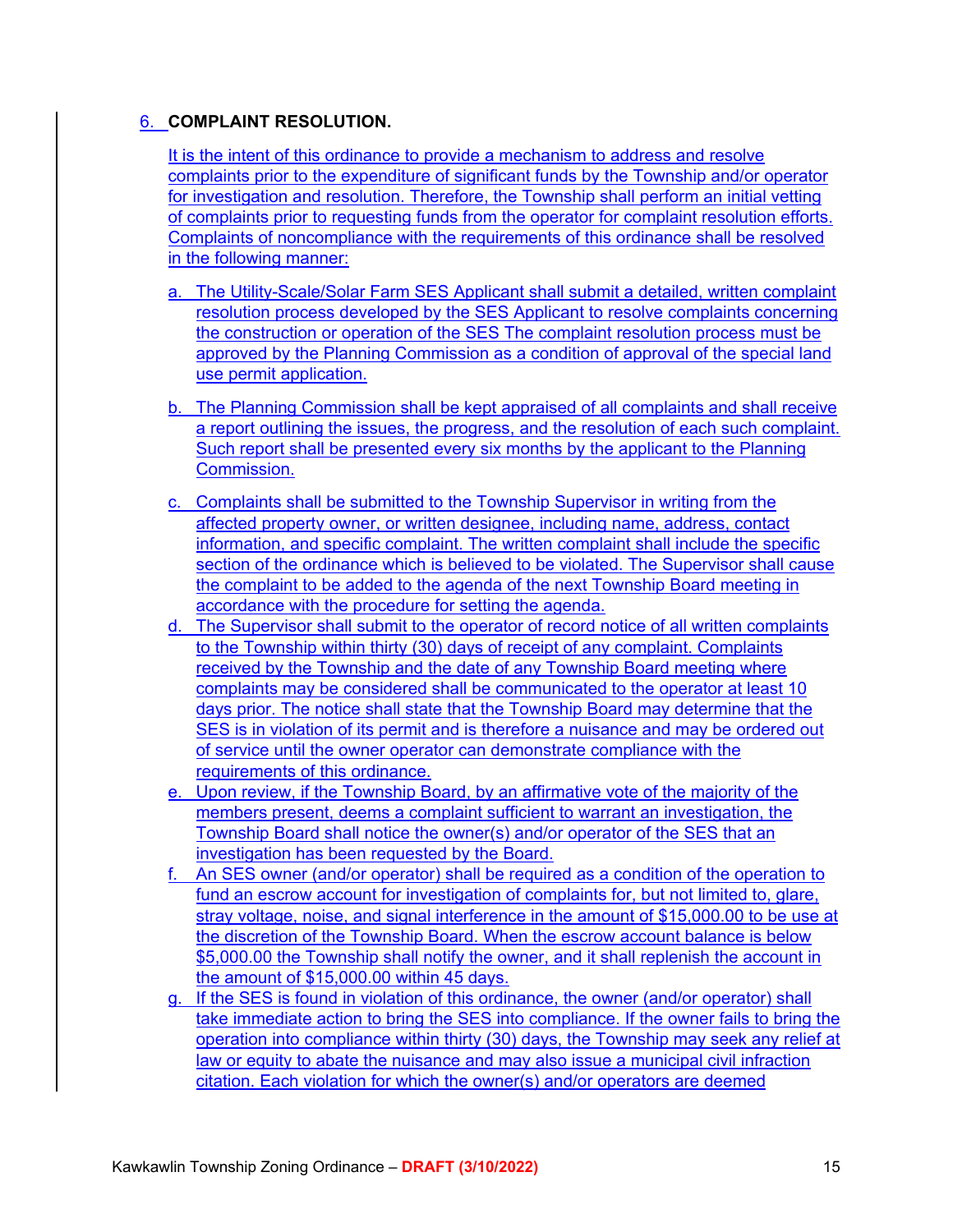responsible shall result in a \$500.00 fine. Each day of non-compliance shall be a separate offense.

- h. Any SES found by the Township Board to be in violation of this ordinance set forth herein shall be considered a nuisance and the SES operations shall cease until such time as the SES owner/operator demonstrates compliance with the requirements of this ordinance.
- i. Board decisions on complaints shall be transmitted to the Planning Commission within 180 days from their written submittal to the Township Supervisor.

**6.** It is the intent of this ordinance to provide a mechanism to address and resolve complaints prior to the expenditure of significant funds by the Township and/or operator for investigation and resolution. Therefore, the Township shall perform an initial vetting of complaints prior to requesting funds from the operator for complaint resolution efforts. Complaints of noncompliance with the requirements of this ordinance shall be resolved in the following manner:

- 7. The Utility-Scale/Solar Farm SES Applicant shall submit a detailed, written complaint resolution process developed by the SES Applicant to resolve complaints concerning the construction or operation of the SES The complaint resolution process must be approved by the Planning Commission as a condition of approval of the special land use permit application.
- 8. The Planning Commission shall be kept appraised of all complaints and shall receive a report outlining the issues, the progress, and the resolution of each such complaint. Such report shall be presented every month by the applicant to the Planning Commission.
- 9. Receiving and Forwarding of Complaints: A third party answering switchboard, website or equivalent, paid for by the Applicant or SES or Testing Facility owner. The cost to maintain and support shall be funded in the amount of \$10,000.00 to be placed in escrow and be replenished at least every two (2) years by the Applicant or SES owner. The Planning Commission shall select a complaint resolution process that is independent of the facility operator or owner and that reports to the Township first and operator second.
- 10. Investigation of Complaints: Township shall initiate an investigation into a complaint within sixty (60) days utilizing escrow funds to hire the appropriate expert(s).
- 11. Hearing of Complaints: Township Board shall set a hearing date within sixty (60) days of completion of Investigation of Complaints where experts, residents and/or Applicant may present information before the Township Board. Notice of hearing shall be via certified mail.
- 12. Decision of Complaints: Township Board shall issue a decision and corrective actions within forty-five (45) days from Hearing of Complaints.
- 13.7. **CONFLICTING PROVISIONS.** In the event of a conflict between any provision in this section and any other section of this Zoning Ordinance with regard to SES, the provisions of this section shall control.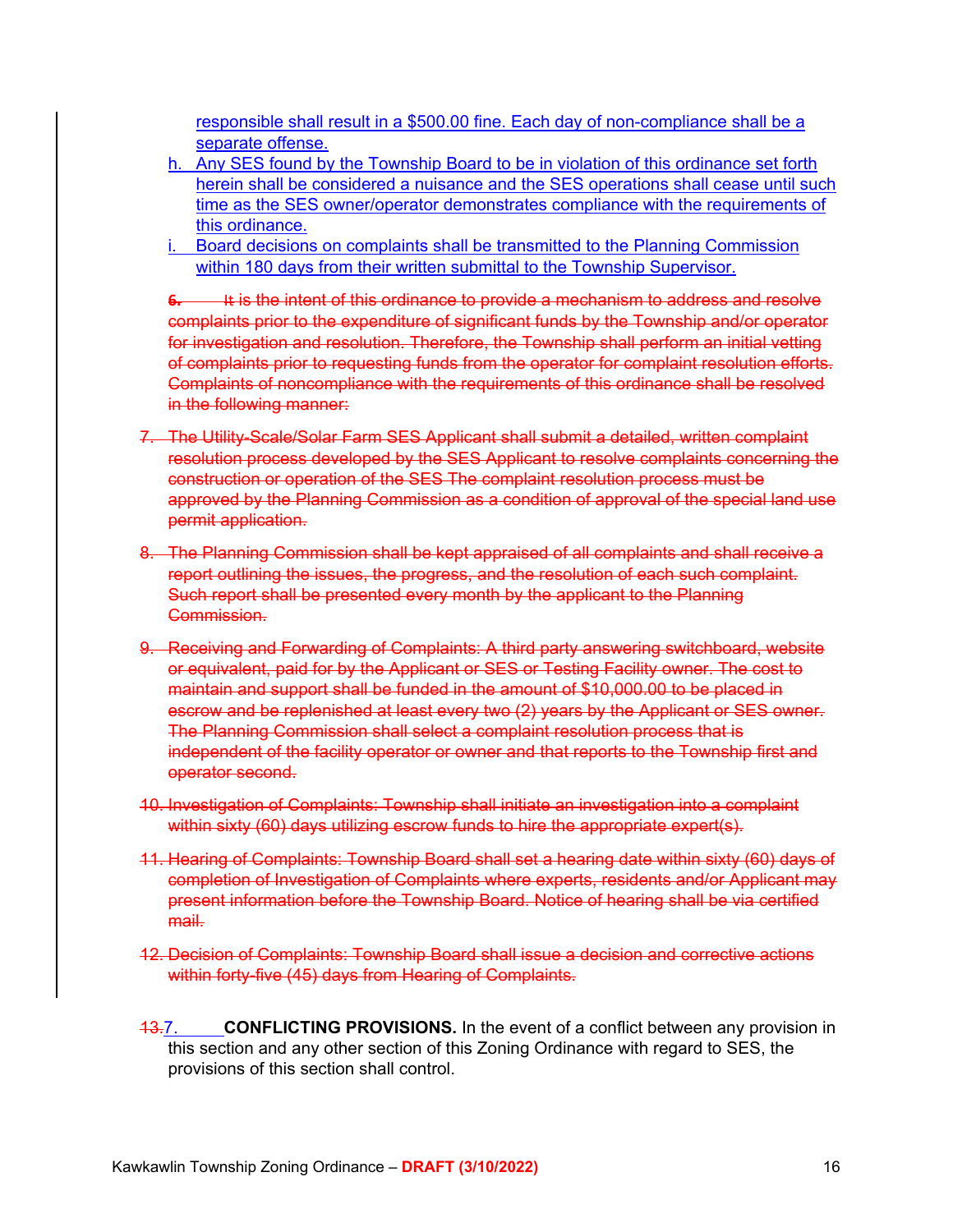# *Add to Article II – Definitions:*

- 1. **Ancillary Solar Equipment**. Any accessory part or device of a solar energy system that does not require direct access to sunlight, such as batteries, electric meters, converters, or water heater tanks.
- 2. **Decommissioning Plan**. A document that details the planned shut down and/or removal of a Solar Energy System.
- 3. **Laydown Yard**. A laydown yard is a temporary worksite that Supports is necessary for the construction, operation, maintenance, and decommissioning of a SES. A laydown yard is a temporary site and is used to house employee office sites and facilities, store materials, components and equipment, and to provide parking and locations for temporary facilities such as construction trailers. Hours of operation for a laydown yard shall be similar to other kinds of construction sites, typically from 7:00 a.m. to 7:00 p.m. during weekdays, with hours limited on the weekends from 10:00 a.m. to 4:00 p.m.
- 4. **Public Road.** Any road or highway which is now or hereafter dedicated to the public and under the jurisdiction of the Bay County Road Commission.
- 5. **Solar Collector Surface**. Any part of a solar energy system that absorbs solar energy for use in the system's transformation process. The collector surface does not include frames, supports, and mounting hardware.
- 6. **Solar Energy**. Radiant energy received from the sun that can be collected in the form of heat or light by a solar energy system.
- 7. **Solar Energy System (SES)**. A system (including solar collectors and ancillary equipment) either affixed to a permanent principal or accessory building or functioning as a freestanding structure, that collects, stores, and distributes solar energy for heating or cooling, generating electricity, or heating water. Solar Energy Systems include, but are not limited to, photovoltaic (PV) power systems and solar thermal systems.
	- a. **Small Scale/Personal SES**. A solar energy system that is accessory to the principal use on the site, for which the total surface area of all Solar Collector Surfaces does not exceed 1,500 square feet and from which the sale and distribution of excess available energy to an authorized public utility for distribution shall be prohibited unless strictly an incidental aspect of the system and not its primary purpose. Sale of excess energy to anything other than an authorized public utility shall be prohibited.
	- b. **Utility-Scale/Solar Farm SES**. A solar energy system that meets one or more of the following:
		- i. Is primarily used for generating electricity for sale and distribution to an authorized public utility;
		- ii. The total surface area of all Solar Collector Surfaces exceeds 1,500 square feet; and/or
		- iii. Is not an accessory use or structure.
	- c. **Building-Mounted SES**. A solar energy system affixed to a permanent principal or accessory building (i.e. to a roof or wall).
	- d. **Ground-Mounted SES.** A freestanding solar energy system that is not attached to and is separate from any building on the parcel of land on which the solar energy system is located and instead relies on its own support system attached to the ground.
- 8. **Solar Glare.** The effect produced by sunlight reflecting from a solar panel with an intensity sufficient to cause a loss in visibility.